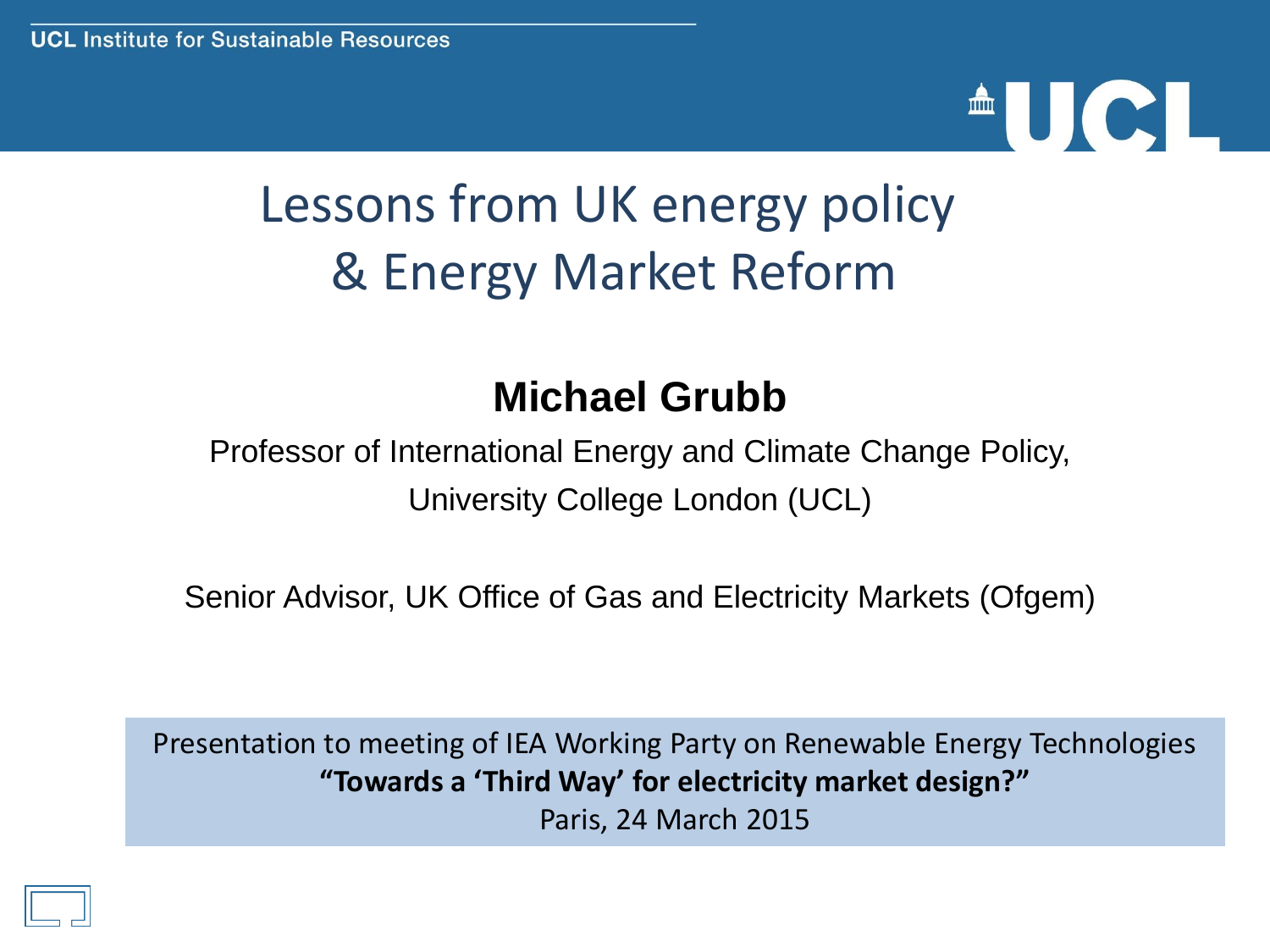# UK Energy Market Reform - Background

"Its complicated …"

- 'Pioneer of liberalisation' concluded the electricity market could not deliver the capital investment needed for security or decarbonisation
- Nuclear & renewables seen as key
- Intellectual evolution:
	- Academic struggles between idealised theory and emerging evidence
	- CCC concern around capital intensive investment
	- Ofgem (Project Discovery, 2009) concern around security adequacy

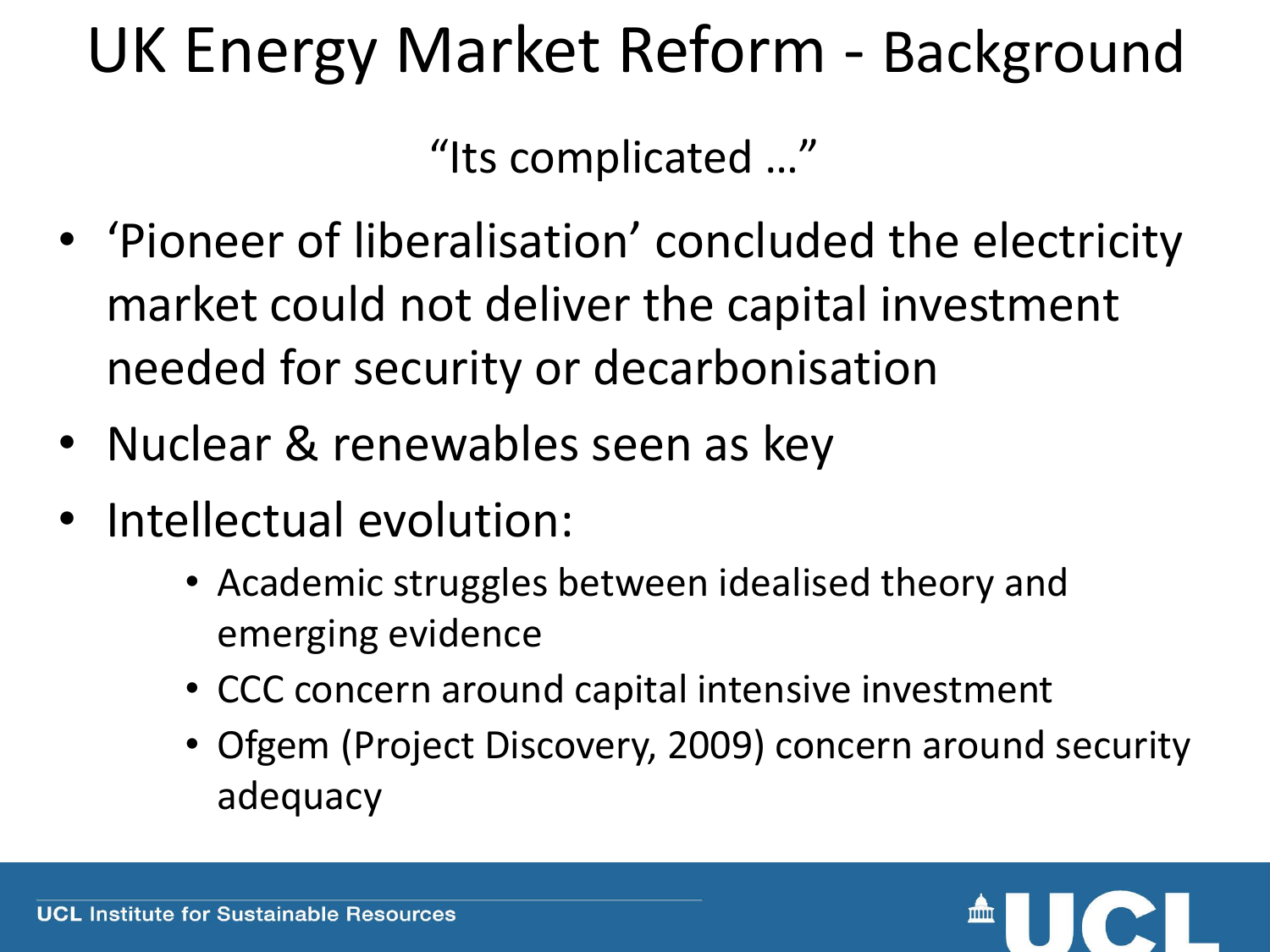

### What is EMR?



EMR brings major changes to the market. Ofgem's main input has been on the design of the Capacity Mechanism and the overall institutional design.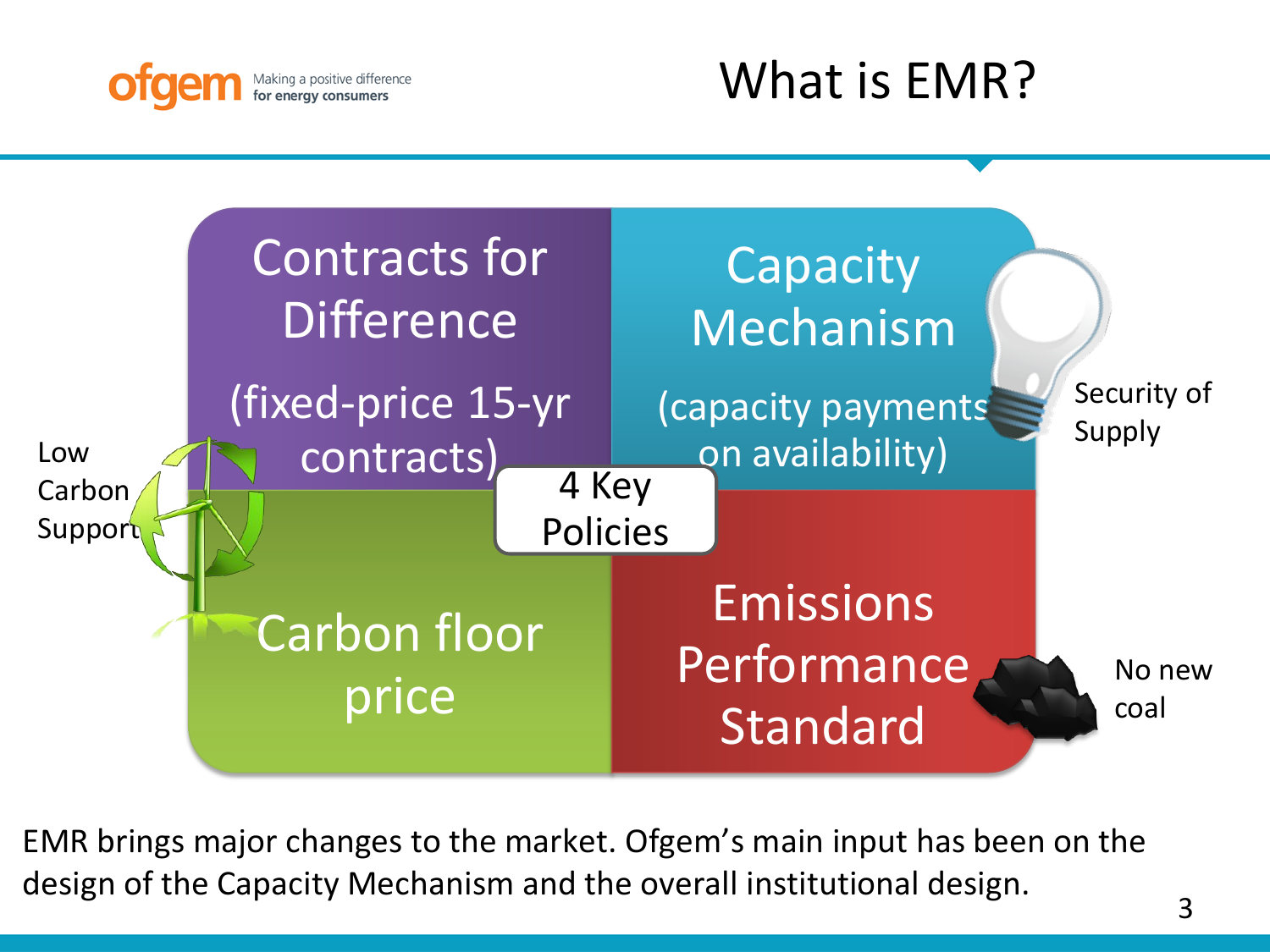## Capacity Market: First auction, Dec 2014 - for 4-year ahead delivery in 2018/19

- 49.3GW awarded at clearing price of £19.40/kW/year. Total cost of £960m (in 2012 prices), under half prior estimates of government (and wider expectations).
- £960m == £11 per average household, but market expected to react with lower wholesale prices, so the net impact lower, estimated c. £2 per household.
- Mix of 1-year, 3-year (refurbishment) and 15 year (new build) contracts
- Mainly old gas and coal generators successful
- One new CCGT (Trafford, 1,650MW) wins an agreement.
- 174MW of DSR wins an agreement



2.5GW of capacity is reserved for the 2017 auction, so existing plant and DSR that missed out have another chance.



**UCL Institute for Sustainable Resources**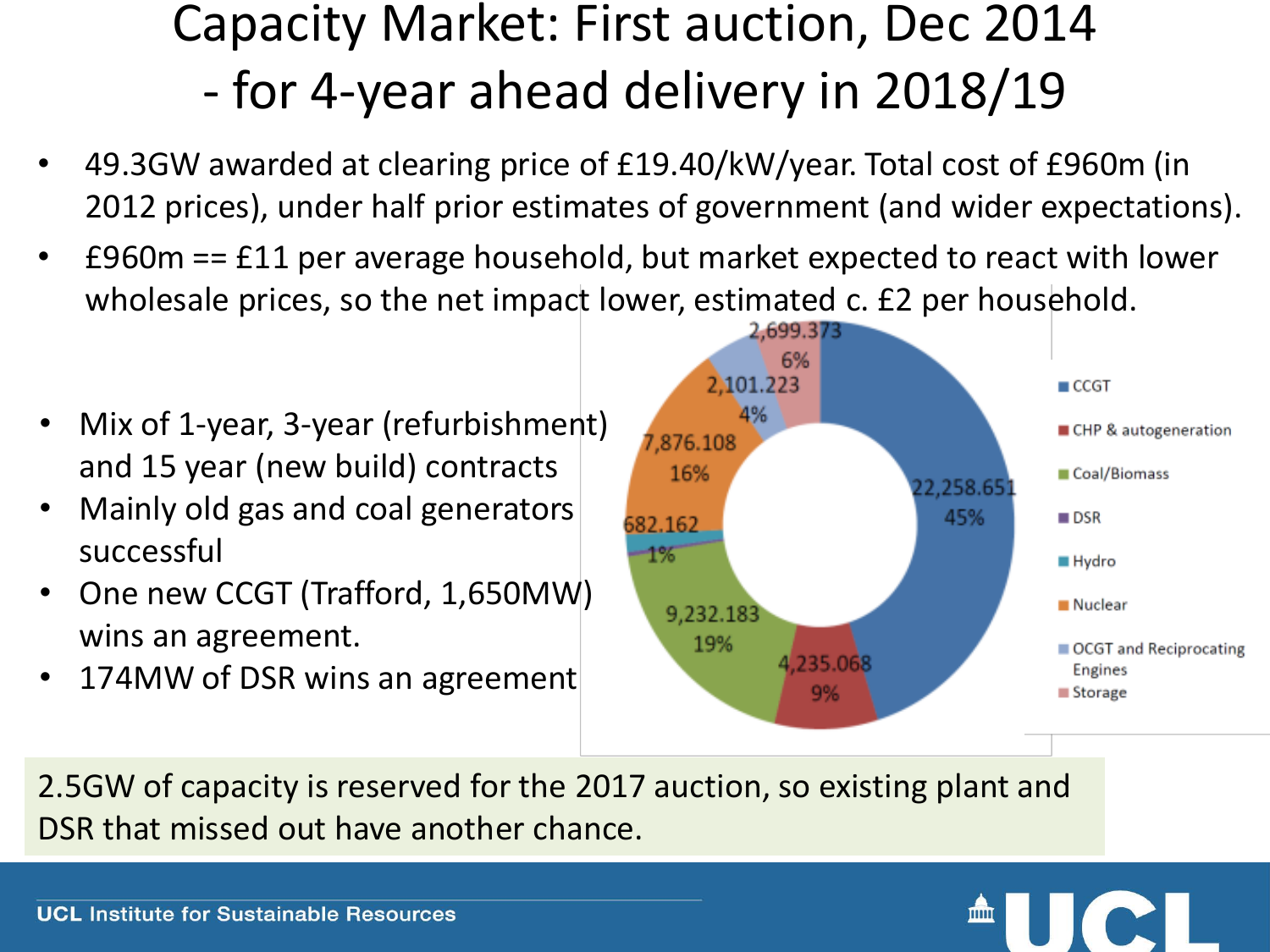### Contracts for Difference

- First CfD auction successfully completed Jan 2015, 15-year contracts, differentiated by technology clusters
- Over £315m/yr new contracts offered to five renewable technologies, incl 15 onshore wind, two offshore wind, and 5 solar projects.
- Over 2GW of new capacity expected, costing £110m/yr less than the cost implied by the administrative strike price in 2014.

|                                                   | <b>Capacity</b> | <b>Admin Strike</b><br>price (£/MWh) | <b>Lowest clearing</b><br>price (£/MWh) | <b>Maximum %</b><br>saving on admin<br>strike price |
|---------------------------------------------------|-----------------|--------------------------------------|-----------------------------------------|-----------------------------------------------------|
| Solar PV                                          | 71.55           | 120                                  | 50                                      | 58%                                                 |
| <b>Onshore Wind</b>                               | 1162            | 95                                   | 79.23                                   | 17%                                                 |
| <b>Energy from Waste CHP</b>                      | 94.75           | 80                                   | 80                                      | 0%                                                  |
| <b>Offshore Wind</b>                              | 748.55          | 140                                  | 114.39                                  | 18%                                                 |
| <b>Advanced Conversion</b><br><b>Technologies</b> | 62              | 140                                  | 114.39                                  | 18%                                                 |



**UCL Institute for Sustainable Resources**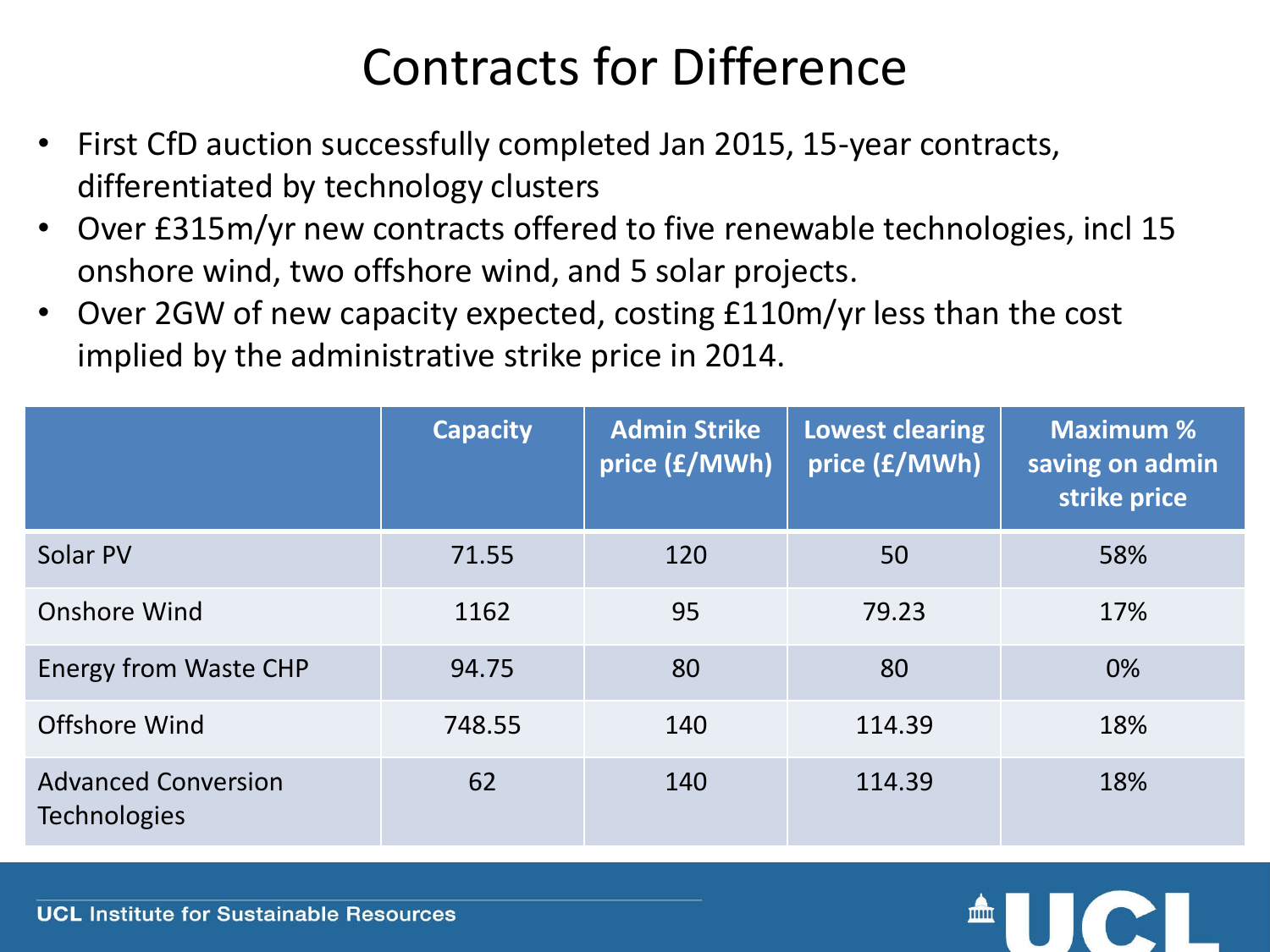# UK Energy Market Reform Key lessons

- For Strategic ("Third Domain") investments eg security and sustainability - a role for government is inescapable
	- *The public benefits exceed any risk-adjusted return in spot market*
- Can shifting risk to government reduce costs? *Yes* if
	- *the risks arise from private perception of policy risk;*
	- *markets (particularly capital markets) are myopic*
	- *the benefits are partly public (eg. Due to inadequate environmental pricing, or innovation / learning, etc)*
- Do we need a Capacity Mechanism in addition to low carbon supports?
	- *Yes in UK conditions – but scope is crucial, so too is design to minimise risk of perverse incentives*
- Institutional complexities
	- *contracting bodies and their governance*
- Terms and constraints for long term contracts
	- *Hinkley Point (35yr) vs renewables (15 yrs)*
	- *State Aid struggles*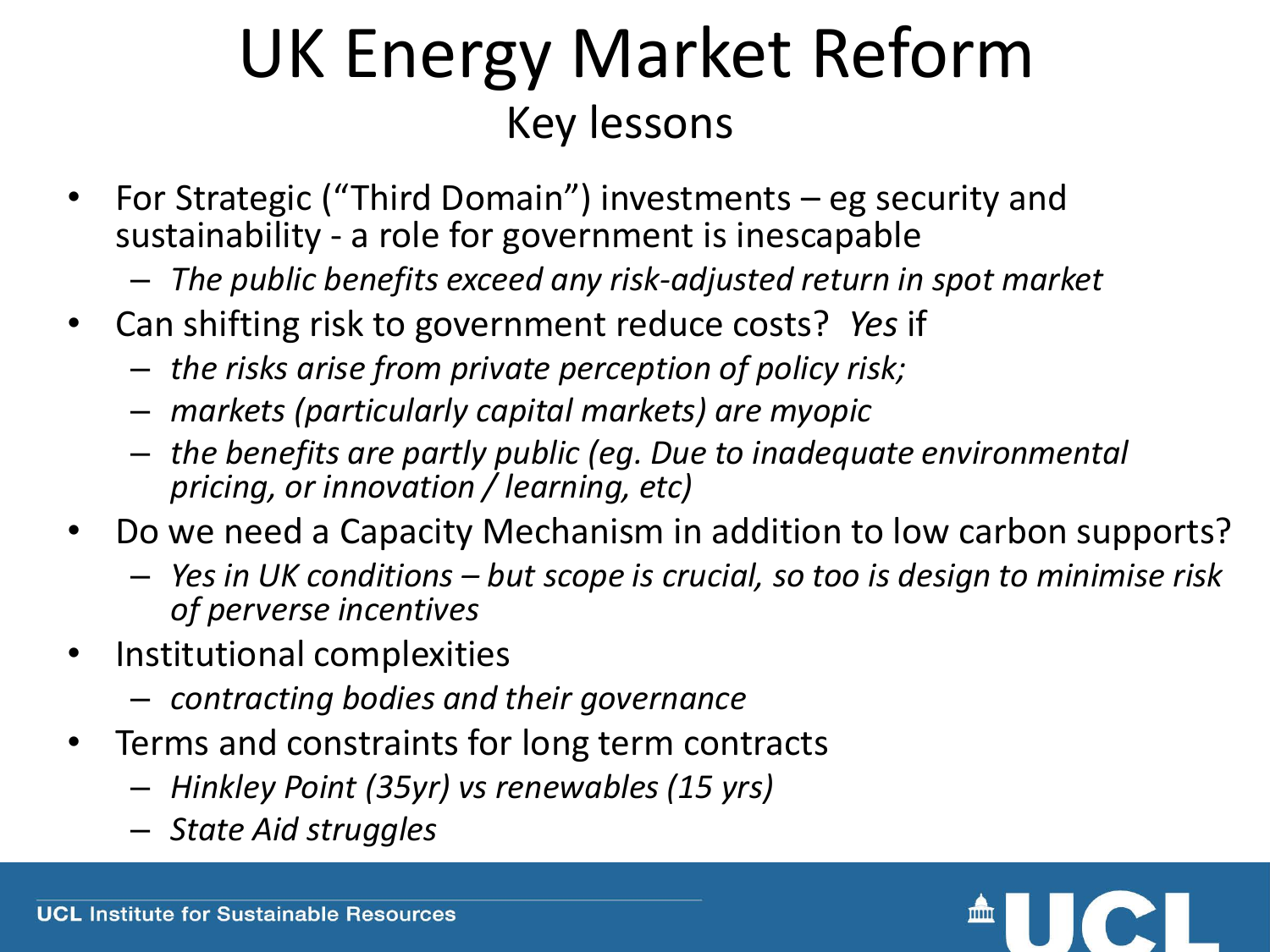# UK Energy & Market Reform

Some outstanding questions

- Does the EMR takes us back towards public control or new forms of competition arising from auctions?
	- *More State involvement – but still using competition, in more efficient way?*
	- *Some risks of perverse incentives remain (eg. Metered output)*
	- *"Subsidising" coal (CM) whilst trying to phase it out (CfDs)*
- "Exit Strategy?" Revolution or evolution?
	- *May be an evolving revolution*
	- *Can / should we move towards a "contracts market" (eg. long term green consumer contracts, community energy, bundled service contracts) as costs fall?*
	- *Thereby injecting some product differentiation into electricity*

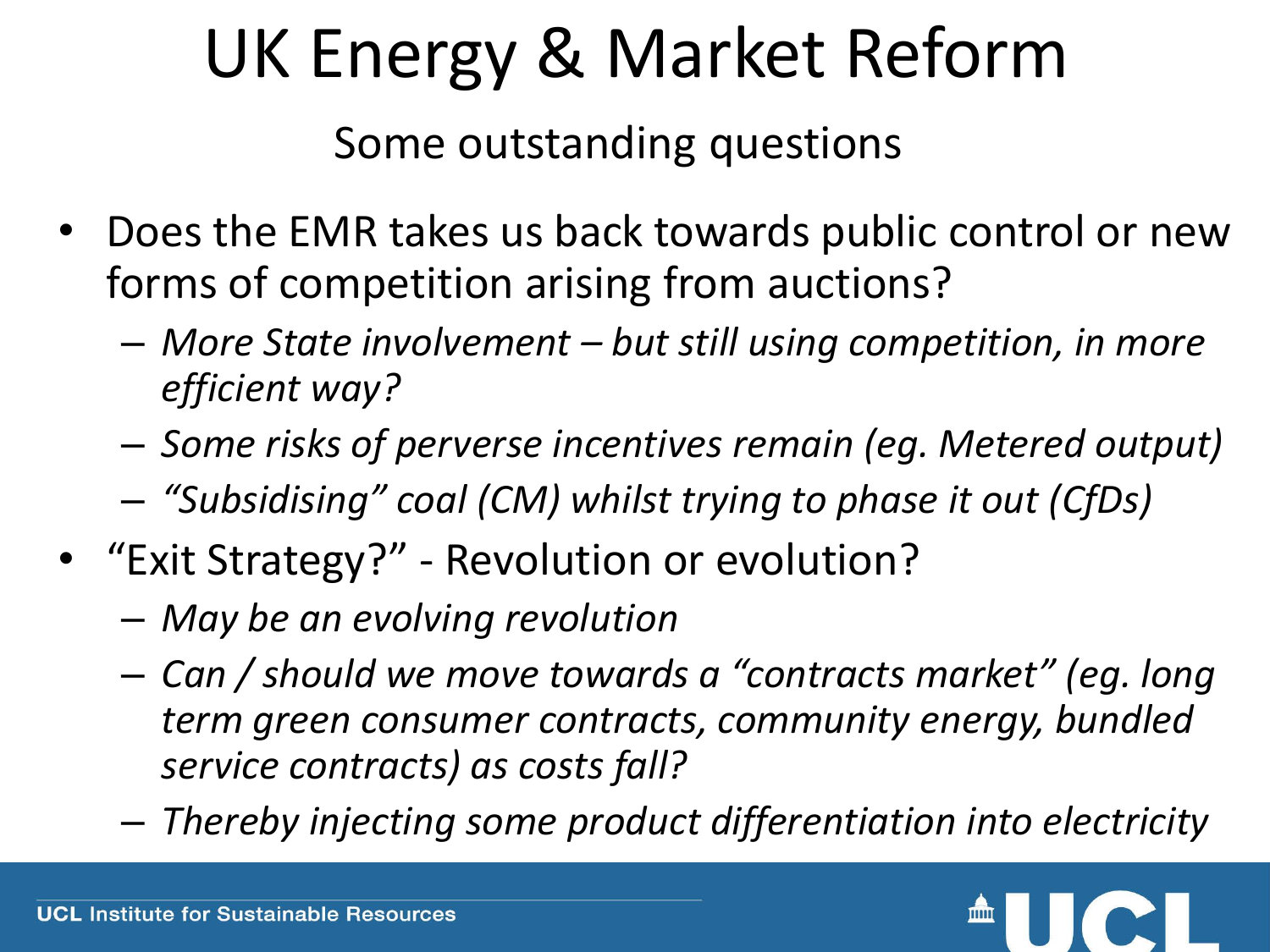# <sup>A</sup>UCI

# Lessons from UK energy policy & Energy Market Reform

#### **Michael Grubb**

Professor of International Energy and Climate Change Policy, University College London (UCL)

Senior Advisor, UK Office of Gas and Electricity Markets (Ofgem)

ANNEX to meeting of IEA Working Party on Renewable Energy Technologies **"Towards a 'Third Way' for electricity market design?"** Paris, 24 March 2015